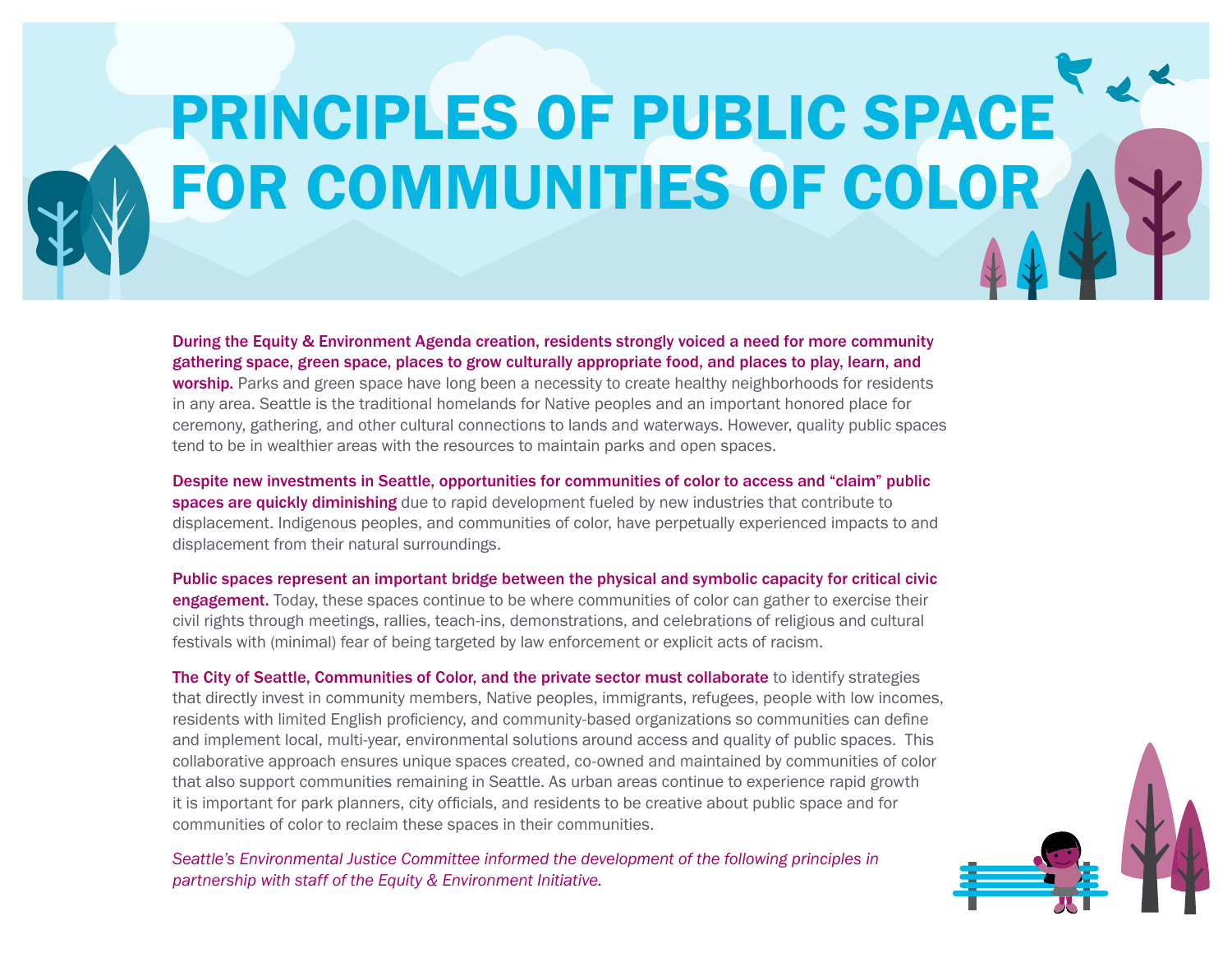### **PRINCIPLES OF PUBLIC SPACE** FOR COMMUNITIES OF COLOR

#### CULTURAL CONNECTIONS

Communities of color in Seattle have strong cultural traditions. Incorporating art, music and cultural celebrations into outdoor spaces allows people to participate in and connect to public spaces while centering their experiences. Public spaces built with

and for communities of color will encourage events that include cultural performances, festivals, storytelling, and ceremonies. These spaces can create more connected communities by incorporating physical and programmatic elements that reflect the history, culture, and lives of communities of color, immigrants, refugees, and Native people.



Communities of color, immigrants, refugees, and Native people utilize public spaces for family gatherings, cultural events, holidays, and to connect with their surrounding community. Public spaces that center communities of color needs have adequate infrastructure such as park benches that fit more than two

#### COMMUNITY OWNERSHIP

Cultural hubs come in many forms including restaurants, locally owned shops, and open spaces. These spaces serve as community hubs because they are welcoming and inclusive of communities of color, immigrants, refugees, Native people, limited English proficient residents, and people with low incomes. Funding community based organizations or existing cultural hubs to house amenities, rental equipment, and facilities will create easily accessible and co-owned public spaces.

NATURE



#### INFRASTRUCTURE

individuals, grills and shelters that allow for large groups to sit and eat together, flexible activity fields, and gardens that allow for growing food together and foraging. Because many of Seattle residents are un-housed, public spaces must support inclusion of those who are experiencing homelessness through intentional design. Public space infrastructure improvements and maintenance should center communities of color needs to play, gather, live, learn, and worship.

#### COMMUNITY WEALTH BUILDING

Creatively funded public spaces that pull together public, private, and non-profit dollars can create pathways for co-ownership models so community based organizations have decision-making power over spaces utilized by their communities. Public spaces can create economic

opportunities for small businesses to sell local food, provide pathways into green careers, and opportunities for vendors to set up temporary stands. Public spaces can also support environmental education activities and career pathways for young people by intentionally creating outdoor classrooms.



Communities of color, immigrants, refugees, and Native people who live, learn, work and play in Seattle have strong cultural connections to the nature, wildlife, and waterways of the region. The restoration and cleanup of the Puget Sound, Duwamish River, and Lake Washington are opportunities to reconnect communities to nature

and increase their access to waterways while supporting the region's wildlife, native plants, salmon and other sea life. Public spaces that connect to nature, recreational activities, and cultural traditions of fishing and foraging support our urban ecosystem and the wellbeing of all our residents, including urban wildlife.

Adopted by Seattle's Environmental Justice Committee | Fall 2017



#### ENVIRONMENT & HEALTH

Communities of color, immigrants, refugees, Native people, and people with low incomes are most affected by environmental hazards, climate impacts, and socio-economic conditions; they stand to benefit most from public space improvements that enhance environment, health, and quality

of life. Open spaces that include greenery, permeable pavement, and green infrastructure also create social, psychological, and physical health improvements for residents, children, and workers who use these spaces. Public spaces where communities live, learn, work, worship, and play should serve as resources that deliver multiple benefits while addressing environmental hazards by increasing air quality, mitigating impacts of toxins, supporting access to healthy food, and preparing for climate change.



#### PARTNERSHIPS

Strong partnerships in public space planning are essential to place-keeping. Community based organizations, community groups, and community members are experts in identifying public space opportunities. Spaces designed in deep partnership with communities of color, immigrants,

refugees, Native people, people with low incomes, and limited English proficient individuals will better serve and advance environmental justice. These partnerships must also create a feedback loop with community members, so resources and information are being shared regularly.